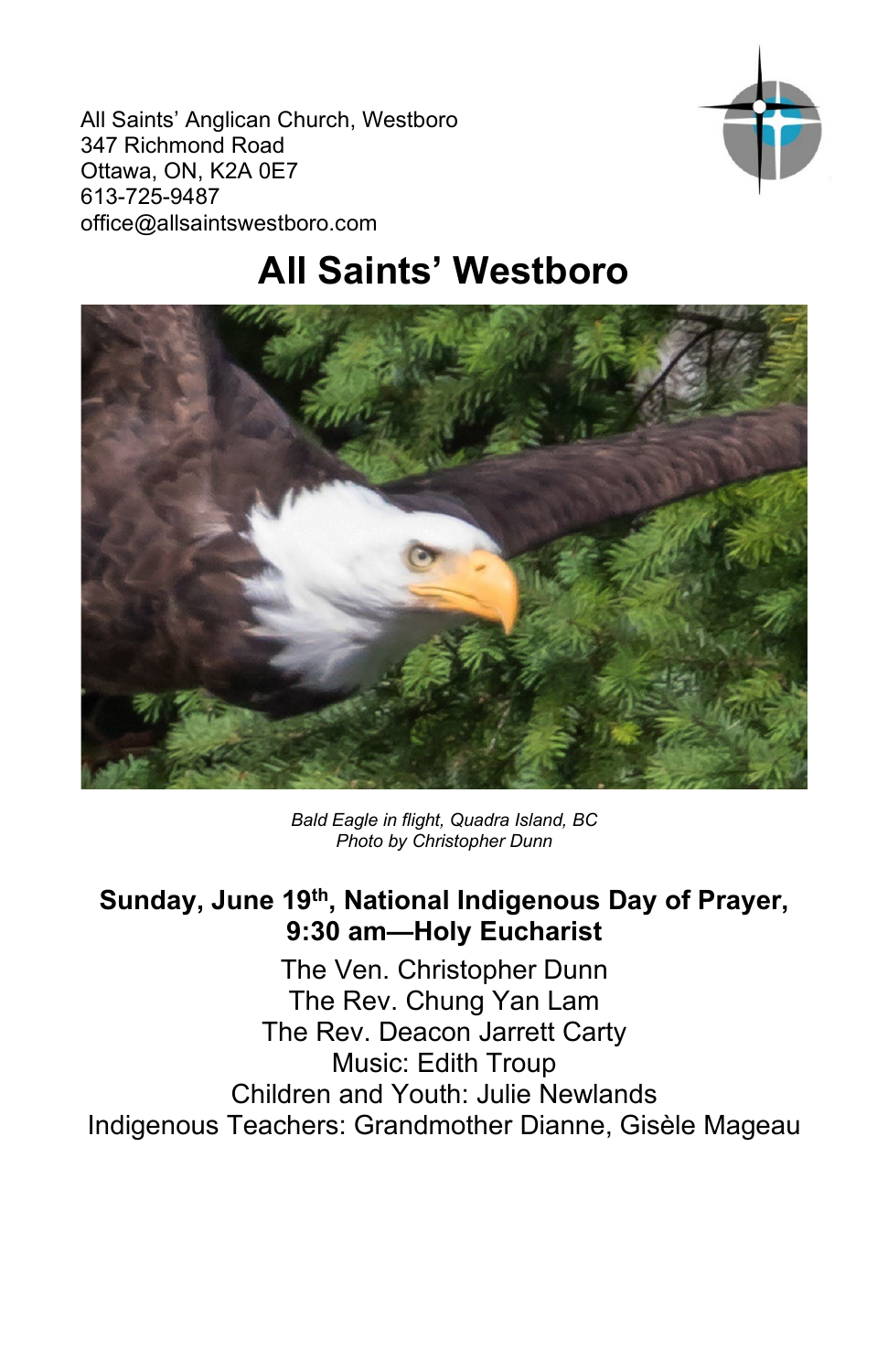*While the wearing of masks is no longer required it is encouraged. The 9:30 service is being broadcast on Zoom and recorded; if you attend in-person you may appear on camera and in the recording.*

> Smudge ceremony Courtyard Song during smudge **O** Great Spirit

Opening Song: **They'll Know we are Christians by our Love** 

**We are one in the spirit; we are one in the lord. we are one in the spirit; we are one in the Lord. And we pray that all unity may one day be restored.**

> *Chorus: And they'll know we are Christians, by our Love, by our Love. Yes, they'll know we are Christians by our Love.*

**We will walk with each other; we will walk hand in hand, We will walk with each other; we walk hand in hand, And together we'll spread the news,** 

**that God is in our land.** *Chorus*

**We will work with each other; we will work side by side, We will work with each other; we will work side by side And we'll save each one's dignity,** 

**and guard each one's pride.**

**All praise to the Father, from whom all things come,**

**And all praise to Christ Jesus, his only Son**

**And all praise to the spirit who makes One** *Chorus*

- Officiant: We begin this time of worship by acknowledging that we are meeting on the land of the Anishnaabeg Algonquin people. This land has been inhabited by Indigenous peoples from the beginning.
- **All: We thank all the generations of Indigenous people who have taken care of this land and been its stewards for thousands of years. We give thanks for the countless ways they have**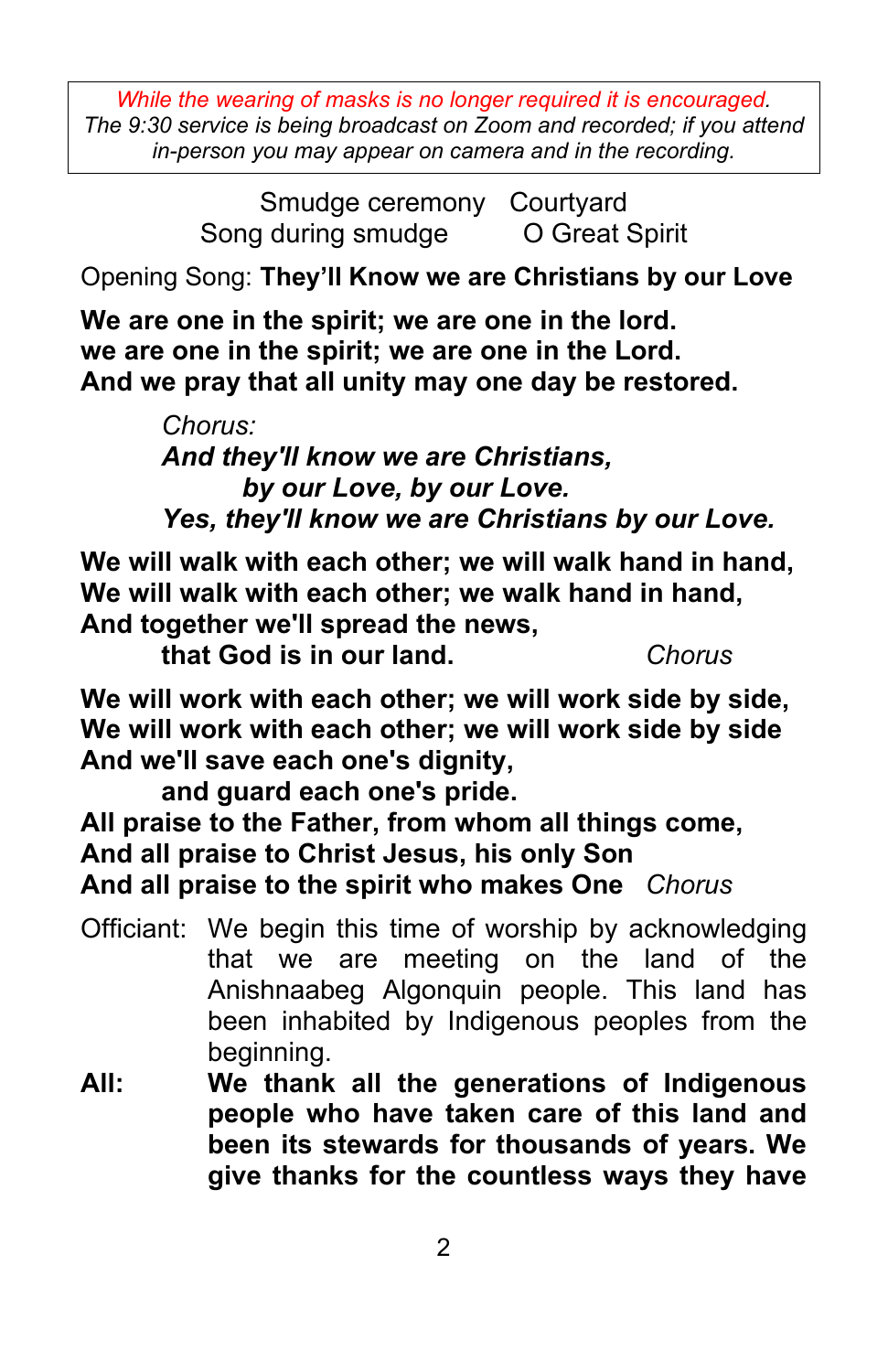#### **assisted the settler peoples who came to inhabit the land.**

- Officiant: We also recognize the contributions Métis, Inuit, and other Indigenous peoples have made in shaping and strengthening this region, the provinces, and Canada as a whole.
- **All: May the Creator hold us gently in this time as all mourn the loss of innocent Indigenous children's lives. Meegwetch. All my relations.**

*Teaching on the Sacred Medicines and Smudge*

Officiant: The Spirit of God be with you.

#### **All: And also with you.**

- Leader: We are invited to stand as we are comfortable to join in the Prayer to the Four Directions prepared by Chief Seattle, the leader of the Suquamish and Duwamish Native American tribes.
- Reader 1: Great Spirit of Light, come to me out of the East (red) with the power of the rising sun. Let there be light in my words, let there be light on my path that I walk. Let me remember always that you give the gift of a new day. And never let me be burdened with sorrow by not starting over again.
- Reader 2: Great Spirit of Love, come to me with the power of the North (white). Make me courageous when the cold wind falls upon me. Give me strength and endurance for everything that is harsh, everything that hurts, everything that makes me squint. Let me move through life ready to take what comes from the North.
- Reader 3: Great Life-Giving Spirit, I face the West (black), the direction of sundown. Let me remember every day that the moment will come when my sun will go down. Never let me forget that I must fade into you.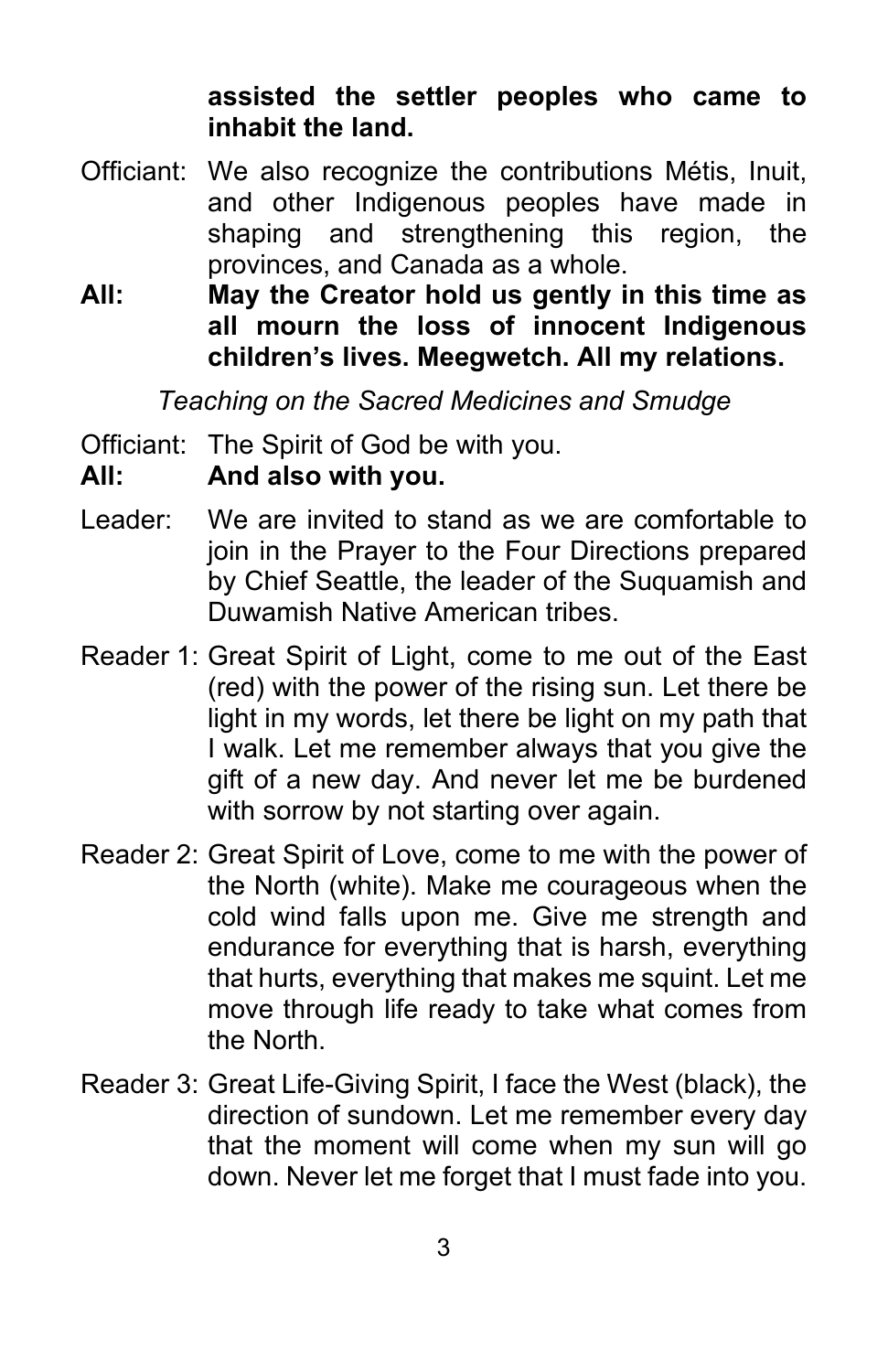Give me the beautiful colour, give me a great sky for setting, so that when it is my time to meet you, I can come with glory.

Reader 4: Great Spirit of Creation, send me the warm and soothing winds from the South (yellow). Comfort me and caress me when I am tired and cold. Unfold me like the gentle breezes that unfold the leaves on the trees. As you give to all the earth your warm, moving wind, give it to me, so that I may grow close to you in warmth. Man did not create the web of life, he is but a strand in it. Whatever man does to the web, he does to himself.

Leader: Holy One,

**All: Creator of all that is, seen and unseen, of story and song, of heartbeat and tears, of bodies, souls, voices, and all relations; you are the God of truth and the way of reconciliation. Breathe in us the grace to trust in your living forgiveness, so we may face our history with courage. Guide us with your holy wisdom, to enter through the gates of remorse, that our feet may walk gently and firmly on the path of justice and healing. Amen.**

## **The First Reading is from Isaiah (40:25-31)**

To whom then will you compare me, or who is my equal? says the Holy One. Lift up your eyes on high and see: Who created these? He who brings out their host and numbers them, calling them all by name; because he is great in strength, mighty in power, not one is missing. Why do you say, O Jacob, and speak, O Israel, 'My way is hidden from the Lord, and my right is disregarded by my God'? Have you not known? Have you not heard? The Lord is the everlasting God, the Creator of the ends of the earth. He does not faint or grow weary; his understanding is unsearchable. He gives power to the faint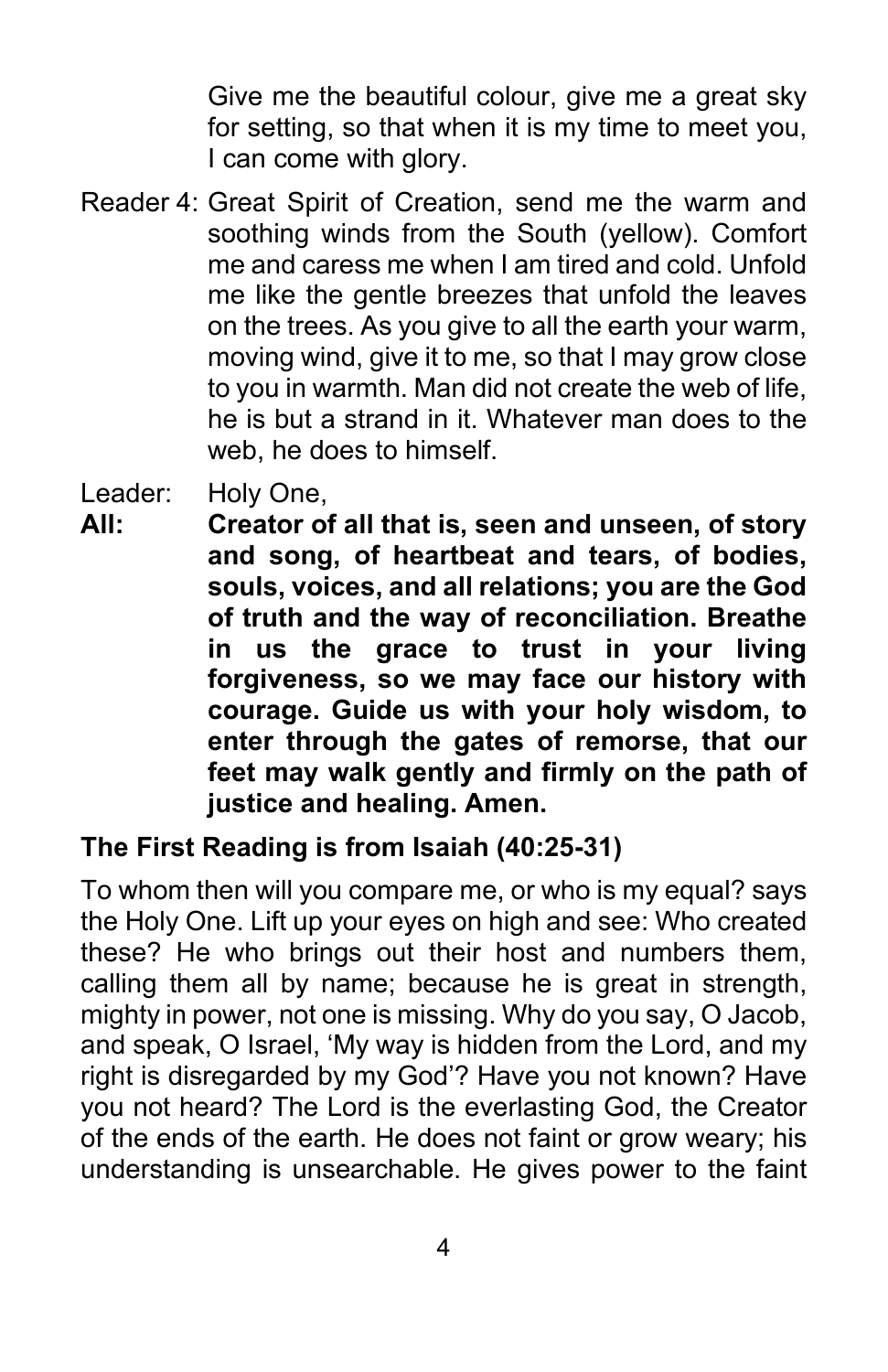and strengthens the powerless. Even youths will faint and be weary, and the young will fall exhausted; but those who wait for the Lord shall renew their strength, they shall mount up with wings like eagles, they shall run and not be weary, they shall walk and not faint.

Reader: Hear what the Spirit is saying to the church.

**All: Thanks be to God.**

**Psalm 19**:

- Officiant: The heavens proclaim the glory of God; the sky displays God's artistry.
- **All: One day communicates with another; night shares its knowledge with night.**
- Officiant: This happens in absence of speech; creation requires no language.
- **All: God's purpose is shot through the earth; God's wisdom throughout the wide world.**
- Officiant: God placed in skies high above a tent for the bright shining sun.
- **All: It appears like a groom for his bride; like a champion, it runs its full race.**
- Officiant: It rises and circles the earth;
- **All: nothing may hide from its heat.**
- Officiant: The Law of the Lord is perfect; God's teaching revives the soul.
- **All: God's instructions are steadfast and sure; they aim to make simple folk wise.**
- Officiant: The guidance of God is good, bringing joy to the humble in heart.
- **All: The commandments of God are clear; God's word is light to the eyes.**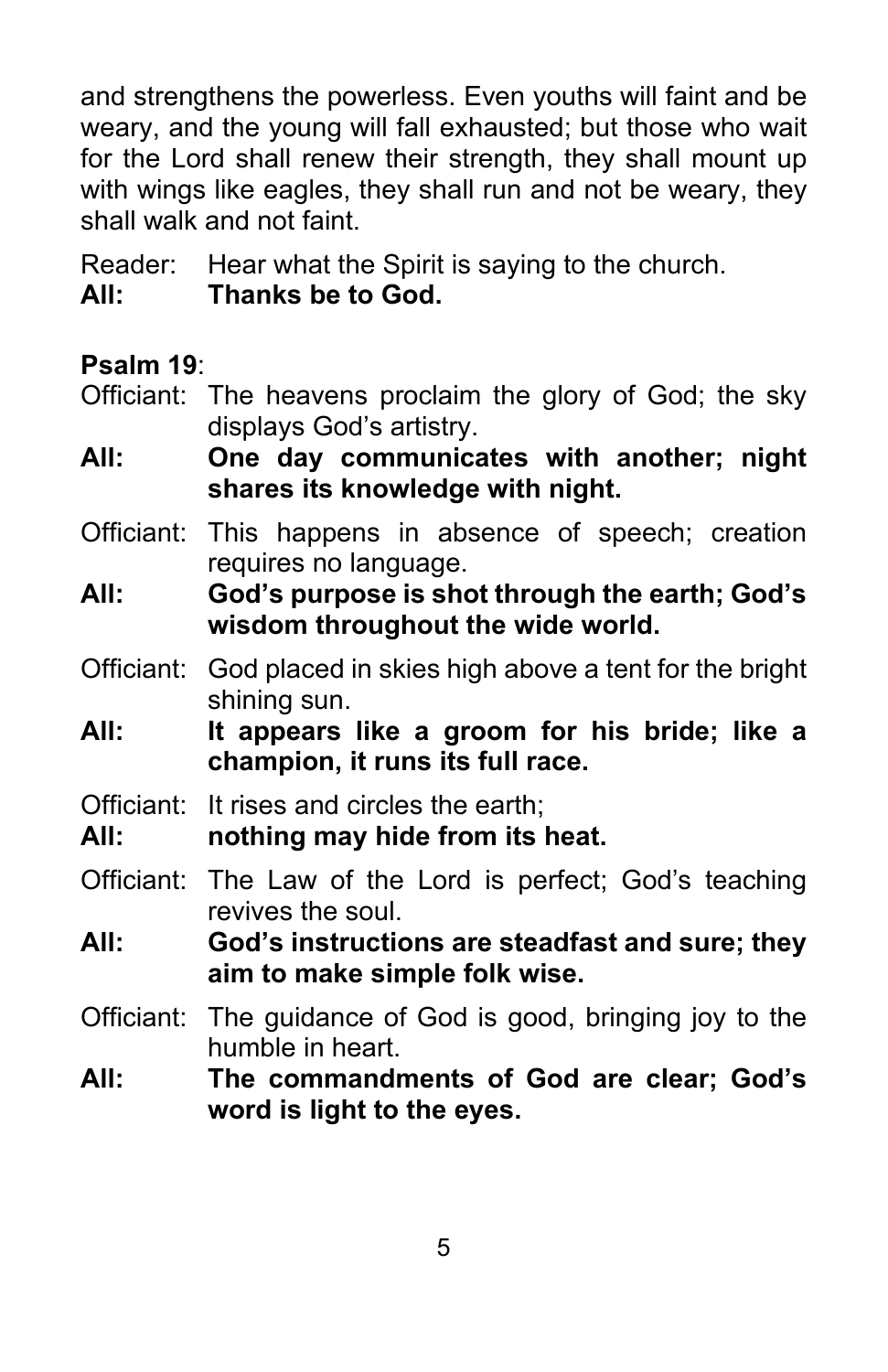# **The Second Reading is from Philippians (4:4-9)**

Rejoice in the Lord always; again I will say, Rejoice. Let your gentleness be known to everyone. The Lord is near. Do not worry about anything, but in everything by prayer and supplication with thanksgiving let your requests be made known to God. And the peace of God, which surpasses all understanding, will guard your hearts and your minds in Christ Jesus. Finally, beloved, whatever is true, whatever is honourable, whatever is just, whatever is pure, whatever is pleasing, whatever is commendable, if there is any excellence and if there is anything worthy of praise, think about these things. Keep on doing the things that you have learned and received and heard and seen in me, and the God of peace will be with you.

Reader: Hear what the Spirit is saying to the church.

**All: Thanks be to God.**

Reader: The Lord be with you.

**All: And also with you.**

Reader: The Holy Gospel of our Lord Jesus Christ according to John (1:1-18) *(First Nations Version)* **All: Glory to you, Lord Jesus Christ.**

Long ago, in the time before all days, before the creation of all things, the one who is known as the Word was there, face to face with the Great Spirit. This Word fully represents Creator and shows us who he is and what he is like. He has always been there from the beginning, for the word and Creator are one and the same. Through the Word all things came into being, and not one thing exists that he did not create.

Creator's life shined out from the Word, giving light to all human beings. This is the true Light that comes to all the peoples of the world and shines on everyone. The Light shines into the darkness, and the darkness cannot overcome it or put it out.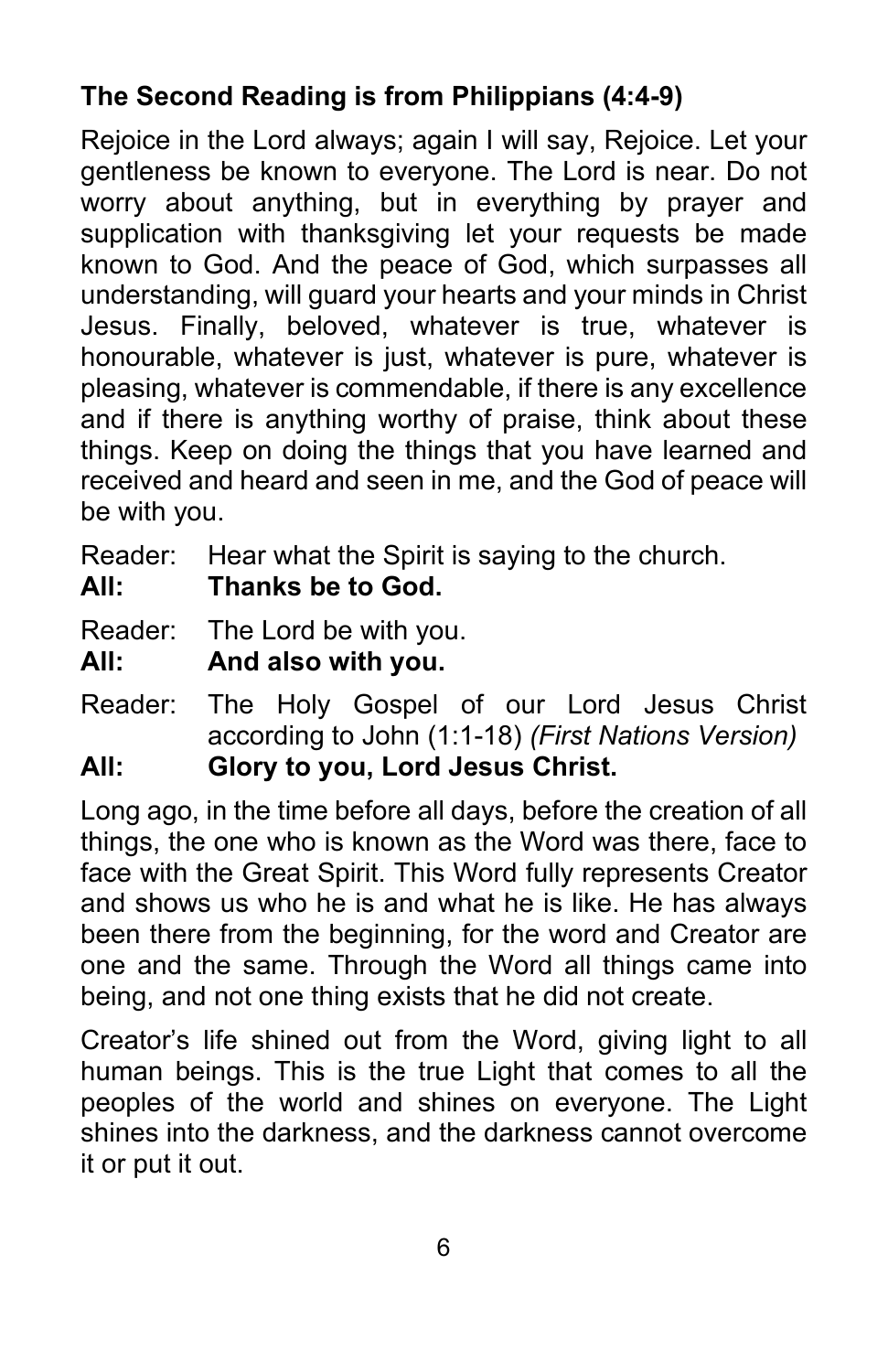Into the wilderness of the Land of Promise (Judea) came a man named Gift of Goodwill (John). He was sent by the Great Spirit to tell what he knew about the Light so everyone could believe. He was not the Light but came to speak the truth about the Light. The true Light that shines on all people was coming into the darkness of this world.

He came down into this world, and even though he made all things, the world did not recognize him. Even his own tribe did not welcome or honour him. But all who welcome and trust him receive their birthright as children of the Great Spirit. They are born in a new way, not from a human father's plans or desires, but born from above – by the Great Spirit.

Creator's Word became a flesh-and-blood human being and pitched his sacred tent among us, living as one of us. We looked upon his great beauty and saw how honourable he was, the kind of honour held only by this one son who fully represents his Father—full of his great kindness and truth.

Gift of Goodwill (John) told what he knew about him and cried out with a loud voice, "The one I have told you about is here! He comes after me, but is much greater—my elder! He has more honour, for even though he is thought to be younger, he existed before I was born "

From the fullness of his being we have all had many gifts of kindness poured out on us. Drawn from the Water (Moses) gave us our tribal laws, but the gift of great kindness and truth came from Creator Sets Free (Jesus), the Chosen One. No one has ever seen the Great Spirit, but the one Son, who is himself the Great Spirit and closest to the Father's heart, has shown us what he is like.

Reader: The Gospel of Christ.

# **All: Praise to you, Lord Jesus Christ.**

Sharing of Stories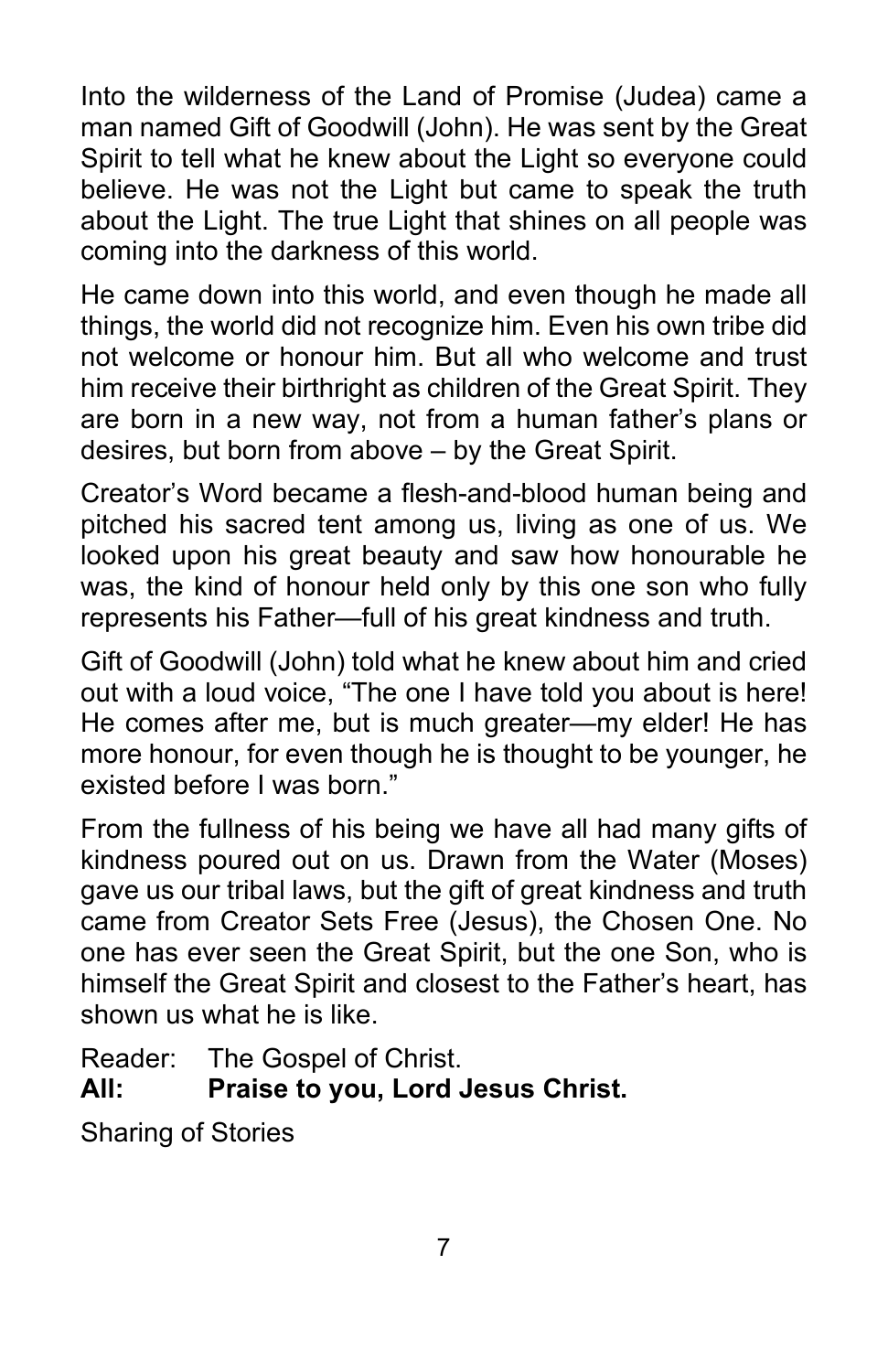Prayer to St. Kateri Tekakwitha *(written by Harold Caldwell)*

*O Saint Kateri, Lily of the Mohawks, your love for Jesus, so strong, so steadfast pray that we may become like you. Your short and painful life showed us your strength and humility. Pray that we may become forever humble like you. Like the bright and shining stars at night, we pray that your light may forever shine down upon us, giving light, hope, peacefulness, and serenity in our darkest moments. Fill our hearts, Saint Kateri Tekakwitha with your same love for Jesus and pray that we have the strength and courage to become one like you in Heaven. Through Christ our Lord. Amen.*

- Officiant: With the whole church around the world, let us affirm our faith together.
- **All: We believe in one God, the Creator, the Great Spirit. You have made all things and placed your spirit in them.**

**We believe in your Son, Jesus the Christ, sent from your heart to preach and change our hearts to be like yours. He was born of Mary, his mother. He, being Creator with you, from the beginning of all time, became a man like one of us. He suffered and died on a cross of sin. He rose from death. He was taken into heaven and now sits on your right hand. He will one day come again to the earth to proclaim your kingdom and dominion.**

**We believe in a holy and great Spirit who comes from you to empower us and enable us to live as your children. He is worshipped as you are, for he is one with you and Jesus.**

**We believe in one holy church, begun and sustained by your apostles. We look to our**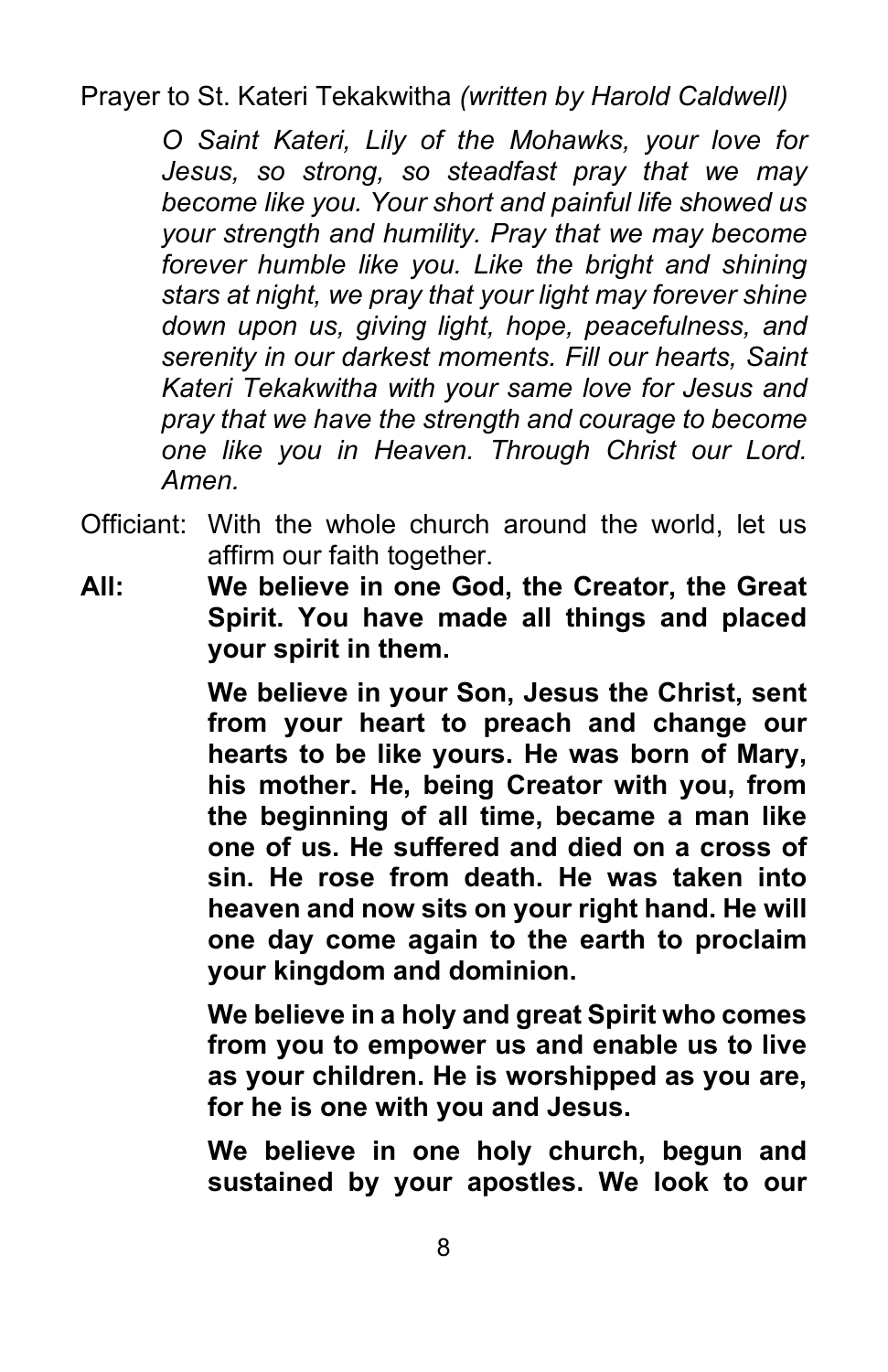**baptism for forgiveness. We believe that one day all the dead will be made alive in the resurrection and we believe that when we die we will return to you and be judged by you. Amen.**

Prayers of the People

One: Gathered together in spirit, let us bring our prayers to God, saying,

#### **All: Loving God, hear our prayer.**

One: Creator God, we give thanks for your wonder in creation all around us, in the abundance and variety of this earth, our island home. We are all part of the delicate web of life. When one thread is plucked, the ripples are widely felt, stronger closer to the epicentre, still felt toward the outer reaches. May the uncertainties and concerns we hold close to our hearts be gentled by the love we have of you, and the support of each other. Help us to feel our connectedness to all that you have made and to take seriously our responsibility to be good stewards of creation.

#### **All: Loving God, hear our prayer.**

One: Creator God, you have made all humankind in your own image. With your delight in the diversity of peoples, cultures, and languages, we give thanks for this gift. In Canada, the voices and stories of the Indigenous Peoples have been marginalized historically and at present. We long in our hearts for a just society for all of your beloved children. Grant courage to our communities to seek good ways to live as relatives. Though conflicts and hatred are becoming rampant in our world beyond our comprehension, we pray for peoples living in troubled places, for refugees needing homes and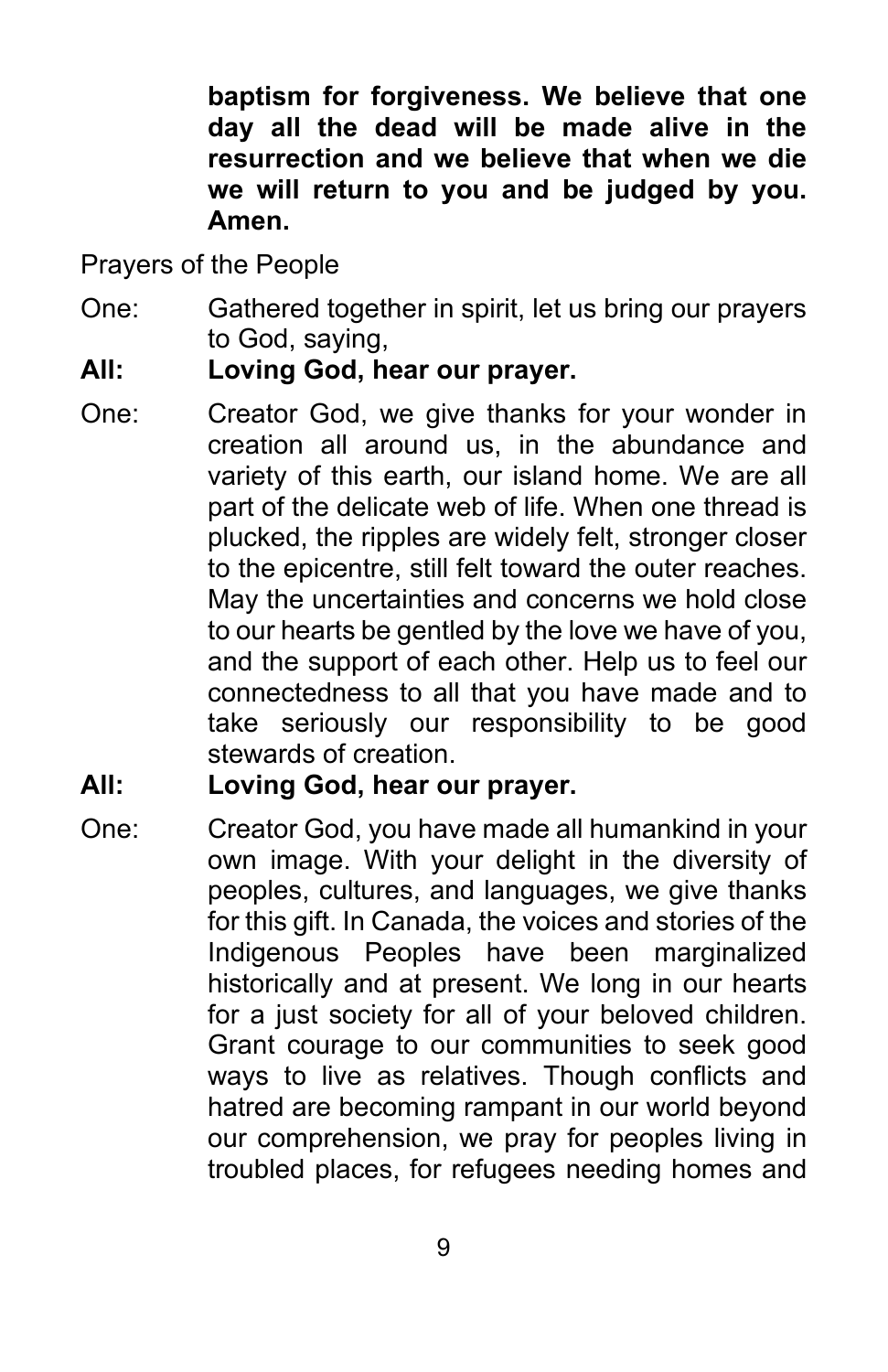relocation, for people without safe drinking water. Help all to work for reconciliation, mutual understanding, and transformation.

# **All: Loving God, hear our prayer.**

One: Creator God, we give thanks for the young people among us—for their energy and vision, for their delight in play, for their trust and hope. We give thanks for the elders among us—for their wisdom and experience, for the knowledge they share. We give thanks that we are a community of all ages, each part of a beautiful tapestry. Help us to be open to each other, respectful, ready to listen and to share.

## **All: Loving God, hear our prayer.**

One: Creator God, we give thanks that you have called us into the family of the church. Here we learn the story of your love for us. Here we listen to each other's stories and come to understand and learn from each other. Here we come together as one people to worship you, to share a meal and to be strengthened by your spirit for ministry in a broken world. We pray for Linda, our Primate; Anne our Metropolitan; Sidney, our Interim National Indigenous Bishop; Shane, our Bishop; Chris, Chung Yan, and Jarrett, our clergy; and the whole people of God in this place.

## **All: Loving God, hear our prayer.**

- One: Creator God, you long to bring wholeness to all. We pray for those who are in any kind of need:
- **All: Betty-Joan** (Hagerman); **Cheryl** (McTeer); **Michele** (Pollesel); **Randy** (Brown); **Charlie**  (Cuffari); **Barbara** (Hill); **Helen** (Miller); **Laura** (DesClouds); **Lois** (Frazier-Nagel); **Sue** (Wise); **Sarah** (Vedell); **Aneesa** (Yonan); **Shari** (Rathwell);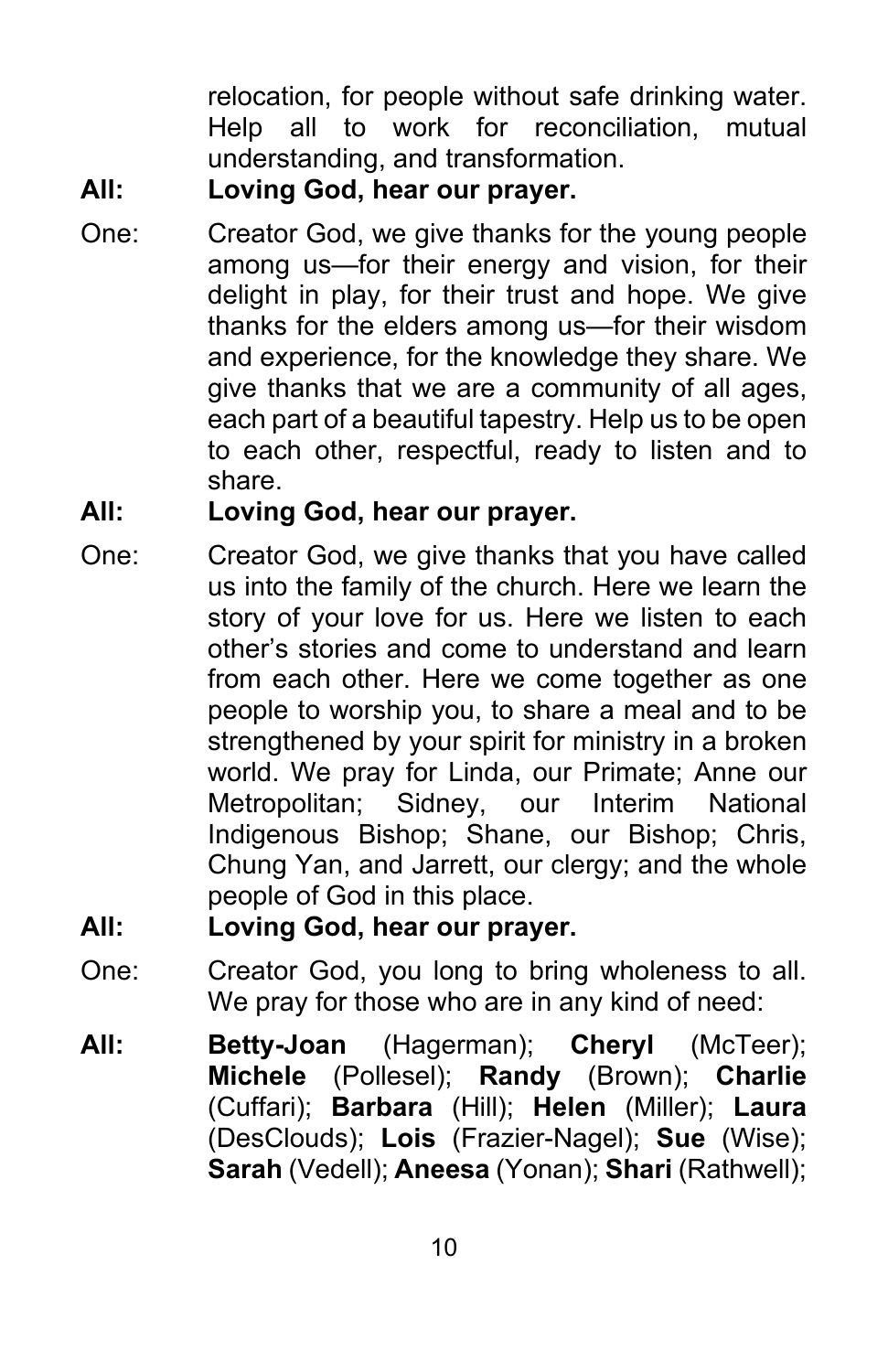**Viola** (Martin); **Anji** (Carter); **Valerie** (Corbin); **Brian** (Taylor); **Peter** (Frazier); **Michael** (Frazier); **Alana** (Andrews); **Kevin** (Andrews); **Thelma**  (Mills); **Sheila** (Howe); **Etienne** (Hainzelin)

- One: and for those whom we name silently or aloud. . . . As they wait upon you, renew their strength and bring comfort and healing.
- **All: Loving God, hear our prayer.**
- One: Creator God, in death we are gathered to your presence. We pray for those who have died, especially those we name silently and aloud . . . that they may rest in peace and rise in glory, and for those who mourn that they may be comforted.
- **All: Loving God, hear our prayer.**
- One: Creator God, you call us to a circle of love. Help us to join hands with each other in drawing the circle wide, as we embrace the new life that you bring.

## **All: Amen**

Officiant: The peace of God be with you all.

## **All: In God's justice is our peace.**

*When exchanging the Peace share a sign of peace with others around you by other means such as bowing or waving.*

Offertory Hymn **Meegwetch Notow Winon** *(Thank you, Our Father)—Traditional Chant : Swampy Cree*

> **Meegwetch notow winon Meegwetch notow winon Meegwetch, Meegwetch, Meegwetch**

**Way a hey, ahey aho Way a hey, ahey aho Way ahey, way ahey, way aho**

Officiant: Creator, you bless us with many good gifts returned to you from your creation.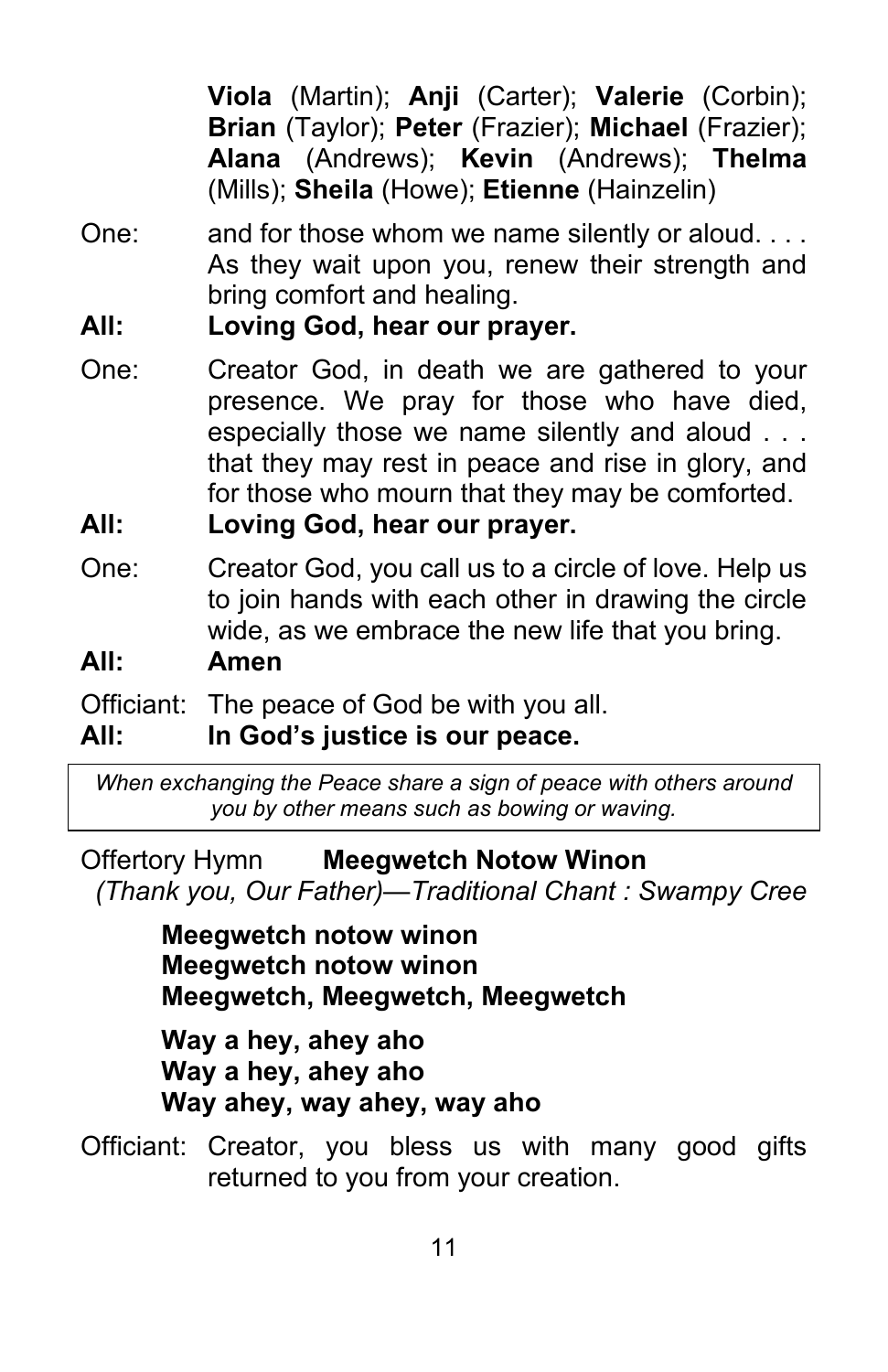**All: Feed us with the Bread of Life, your Son Jesus Christ our Lord. Amen.**

Officiant: The Lord be with you.

**All: And also with you.**

Officiant: Lift up your hearts.

**All: We lift them to the Lord.**

Officiant: Let us give thanks to the Lord our God.

**All: It is right to give our thanks and praise.**

- Officiant: We praise you Creator God for all of your Creation. In the beginning you created the universe and all that is in it. You created with your Son, Jesus the Peacemaker, each of us in your image. We praise you Creator God and give you the honour and glory due your name.
- **All: Holy, holy, holy Lord, God of power and might, heaven and earth are full of your glory.**
- **#719 Hosanna in the highest. Blessed is he who comes in the name of the Lord. Hosanna in the highest.**
- Officiant: Holy Creator, God of all that is right and just, you sent your messenger Jesus your Son to earth. He came and taught us the truth about you. He came to fulfill our old ways. He died on a cross for the things that plague our people. You raised him from his death and now he reigns in the heavens. Before he died for us, Jesus gathered his friends and gave them bread and said: "Take and eat. Do this in remembrance of me." Likewise after supper he took the cup, gave thanks and shared it with friends. We take this wine as a remembrance that God promises to be with us in the sweet time and in the sour. Worshipful God and Creator of us all, receive these gifts from your loving hand and our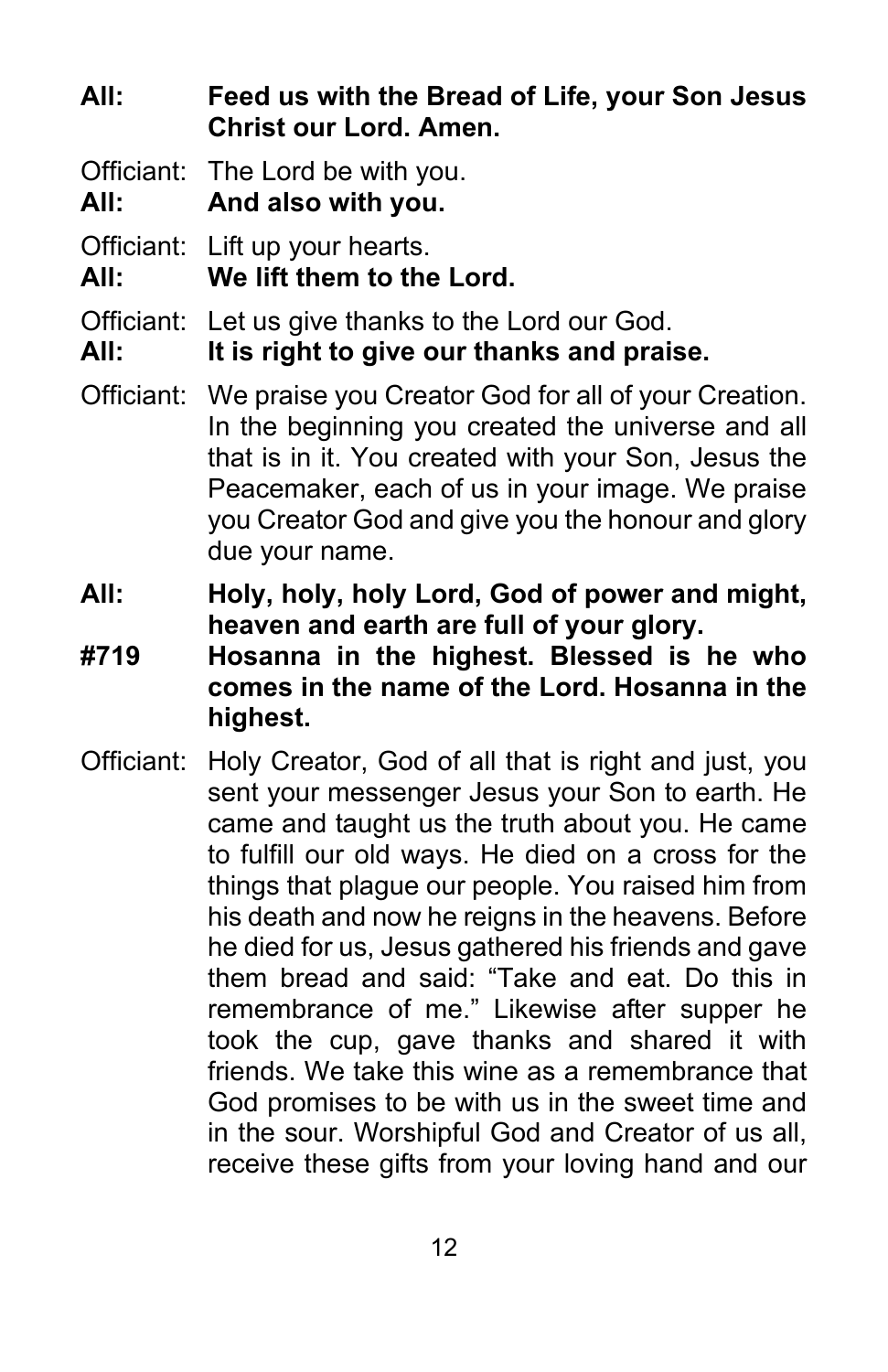labour. May your Spirit touch this bread and this wine so that as we receive it, we may be strengthened in heart, body and soul. May Jesus stand in our midst as we remember him. Bring peace to this community, help our children, strengthen our young people, and encourage our elders. Be within the hearts of our leaders, make each one of us called to be your children. We worship and praise you. We remember you and your love for all of us. May the fruits of your Spirit be our fruit this day. Glory, honour and praise are yours, for the kingdom, the power and the glory are yours for ever and ever.

**All: Amen.**

- Officiant: And now, as our Saviour Christ has taught us, we sing,
- **All: Our Father in heaven, hallowed be your name. Your kingdom come, your will be done, on earth as in heaven. Give us today our daily bread. Forgive us our sins as we forgive those who sin against us. Save us from the time of trial, and deliver us from evil. For the kingdom, the power and the glory are yours now and for ever. Amen.**
- Officiant: Come to this table, you who have much faith and you who would like to have more. You who have been to this sacrament often, and you who have not been for a long time. You who have tried to follow Jesus, and you who have failed. Come. It is Christ who invites us to meet him here. These are the gifts of God for the people of God.
- **All: Thanks be to God.**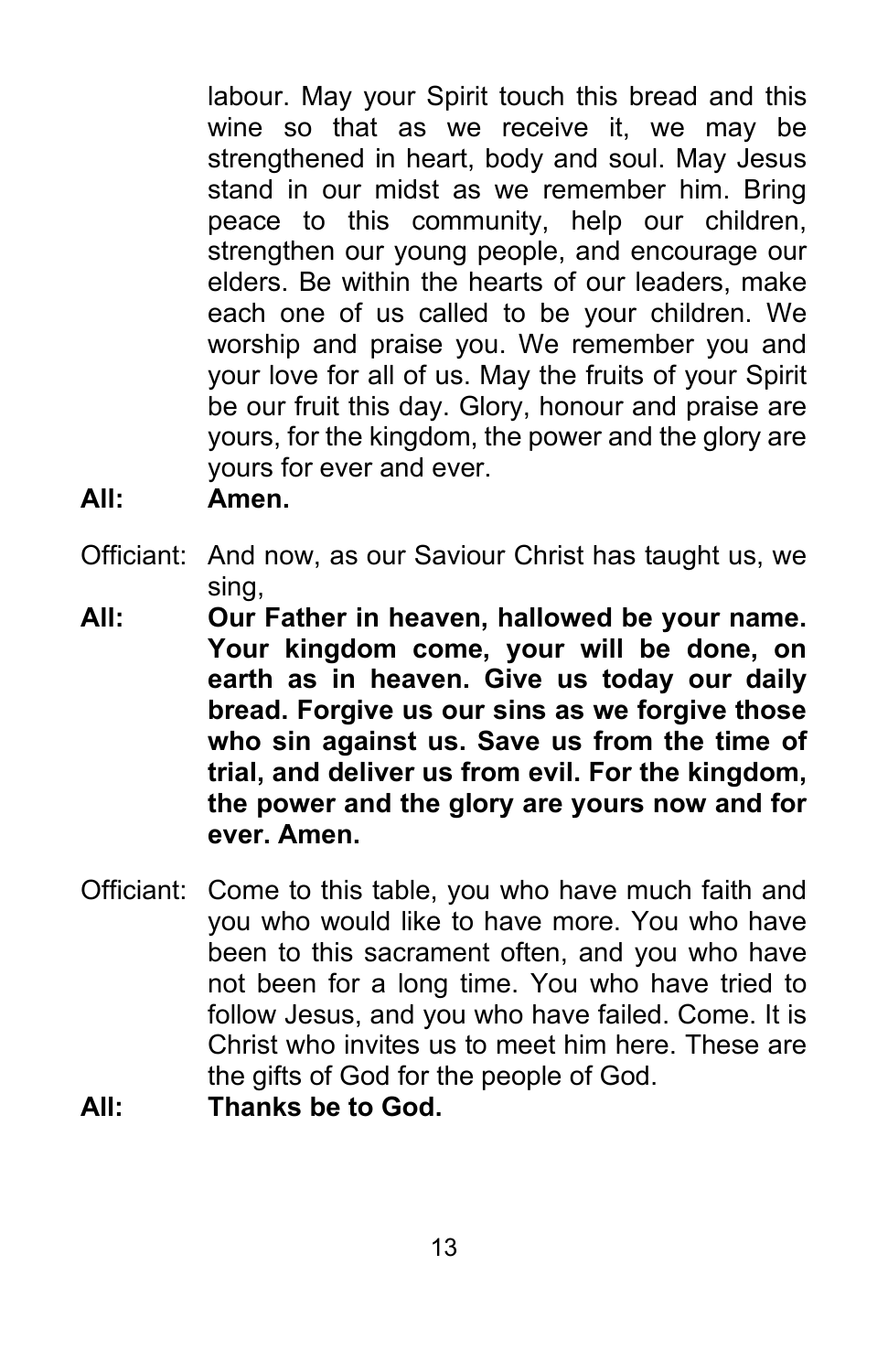*If you are unable to receive the wheat wafer, a rice wafer is available. While it is fully sufficient to receive in one kind, just the bread, the Common Cup is available for those who wish to receive. Please Note: Intinction is not allowed.*

*Musical Interlude*

Communion Songs *(Written by Gisèle Belcourt Mageau) The congregation is welcome to join in the singing.*

## **Voice of my Soul**

I raise my heart and mind to you, to you Jesus Quieting my soul to be, with you, with you Jesus From the gateway of silence,

show me the Way, the Way, to You

You are the Voice of my Soul saying: Make time to Love me as I Love you Make time to Love me show you care Make time to Love me as I Love you Make time to Love me I'm everywhere

Amidst rainbows and storms renew thoughts of old ways Welcoming new beginnings The blood of Jesus in my veins

Make time to Love me as I Love you Make time to Love me show you care Make time to Love me as I Love you Make time to Love me I'm everywhere

I'm everywhere, I'm everywhere I'm everywhere, I'm everywhere

You are the voice of my soul saying : I am waiting for you (x3)

My Heart goes out to you, my child Take my Hand, Trust in my Heart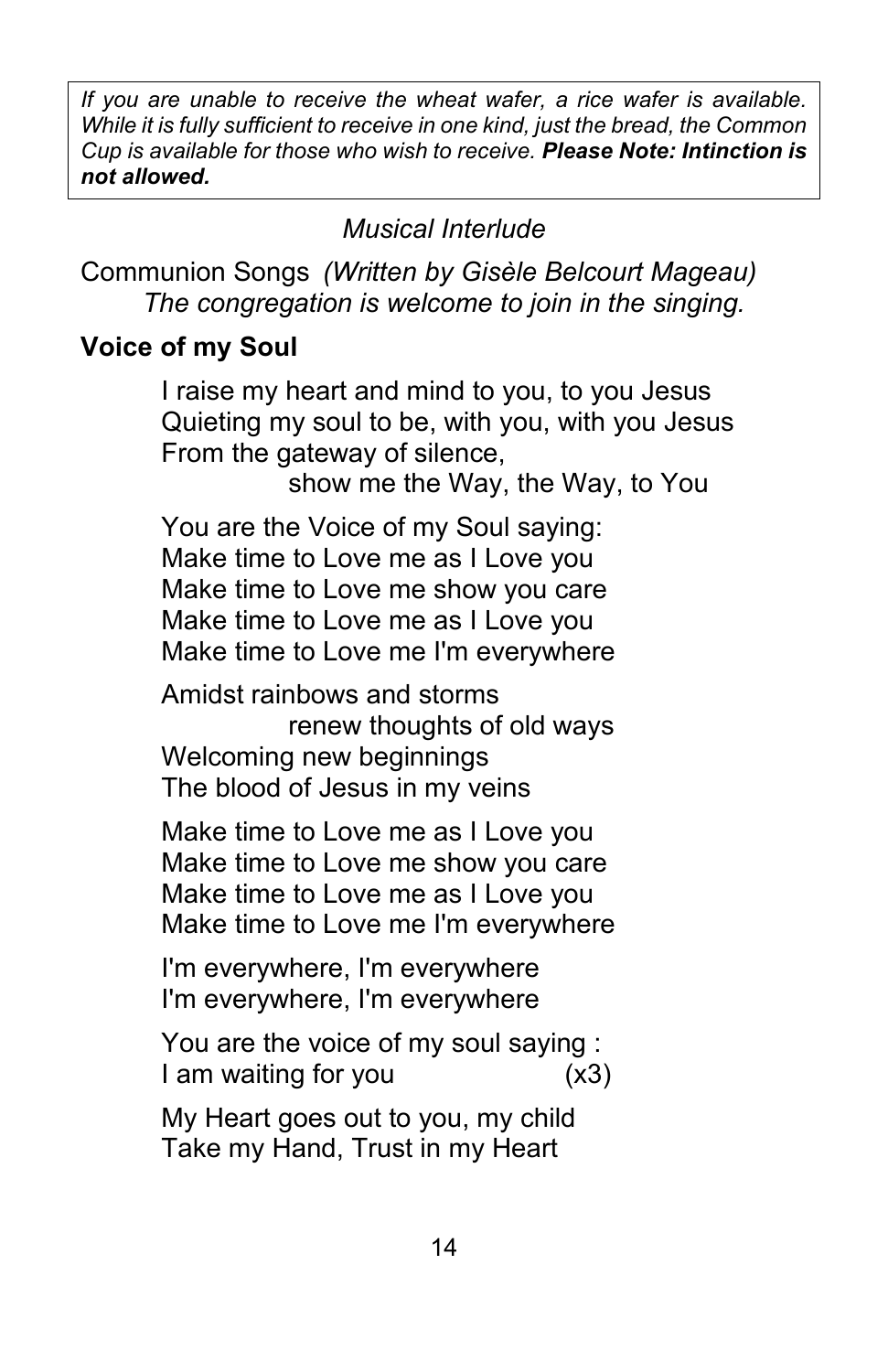Let the power of my Mercy Shield you from the darts

I'm everywhere, I'm everywhere I'm everywhere, I'm everywhere You are the voice of my soul saying: Make time to Love me as I Love you Make time to Love me as I Am

#### **Unite my heart to you**

May your heart be filled with a continuous longing to Know and to Love Jesus

Unite my Heart to You Creator I ask come through I pray and Honour You (x2)

My heart longs for You Jesus (x2)

Stay with me by my side Be my ray of sunshine Hold me close by your side Be the Light of my life, my life

My heart longs for You Jesus My heart longs for You every day My heart longs for You Jesus My heart longs for You in every way

Way ah way hi way ah way hi Way ah way hi way hi ya ya ya ya

I'll fly away far with you My hopes my dreams trust in You I feel your Love flow through me It feels like the winds' melody

Way ya way hi way aya way hi Way ya way hi way hi ya ya ya ya

My soul fills up with Your Truth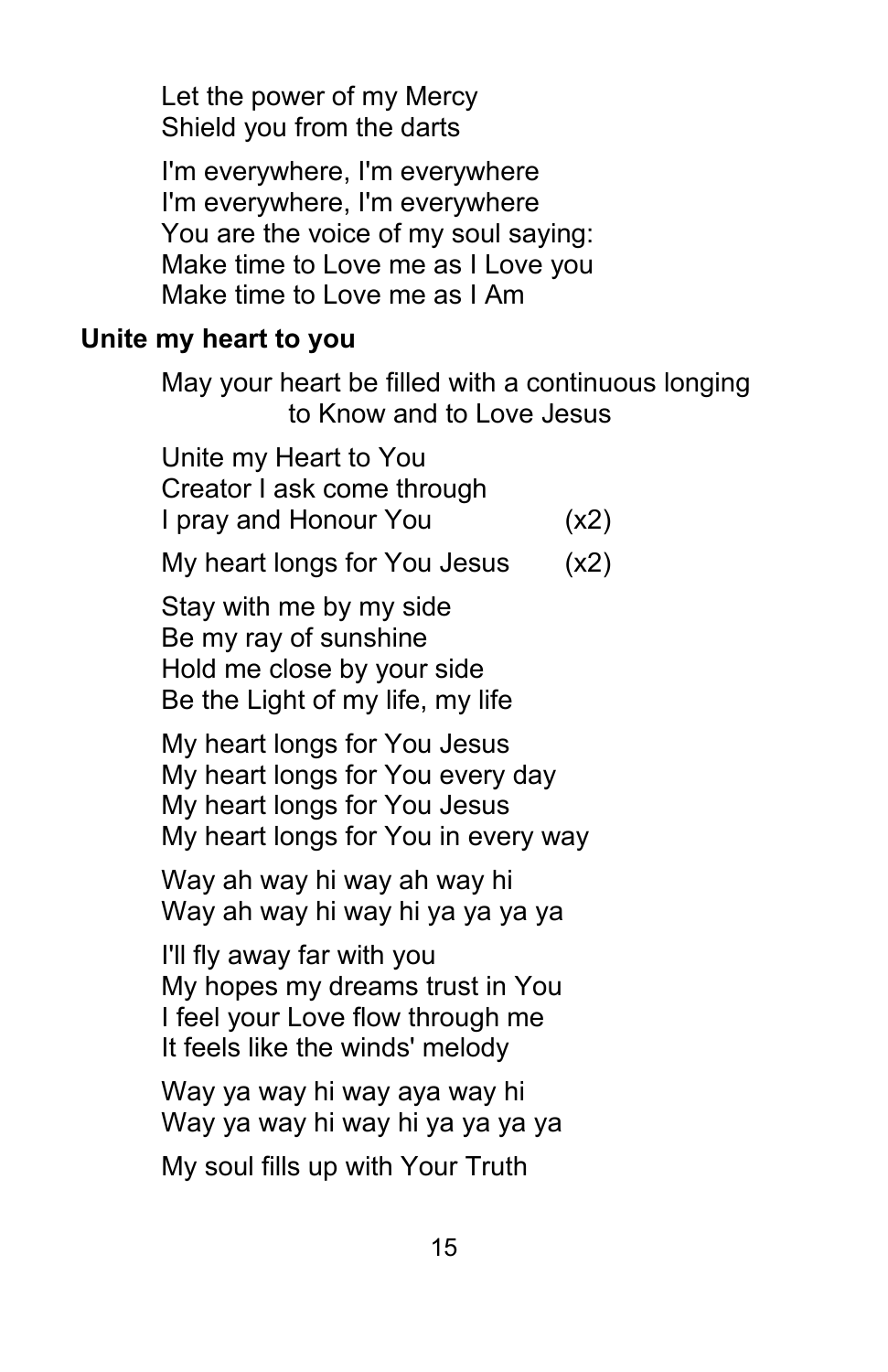With faith I can count on You My Love for You will forever stay And one day, and one day, Take my Spirit Home I pray, I pray, I pray

My heart longs for You Jesus My heart longs for You every day My heart longs for You Jesus My heart longs for You in every way eh eh eh eh

Unite my Heart to You Creator I ask come through I pray and Honour You

## **After Communion**

Officiant: Holy One,

**All: you feed us with bread from heaven and the gifts of mother earth.**

- Officiant: In this communion, you have drawn us into your embrace and you call us to friendship with one another.
- **All: You have given us the gift of reconciliation.**
- Officiant: May we who have tasted that gift from you, offer ourselves in peace and humility to one another.
- **All: And may you always walk among us as friend. We pray this in your name. Amen.**
- Officiant: May we travel our lands in gentle ways, caring for creation as in turn she cares for us.
- **All: May your light and love encircle and envelop us all, as we rest in the promise of your abundance.**

*Announcements*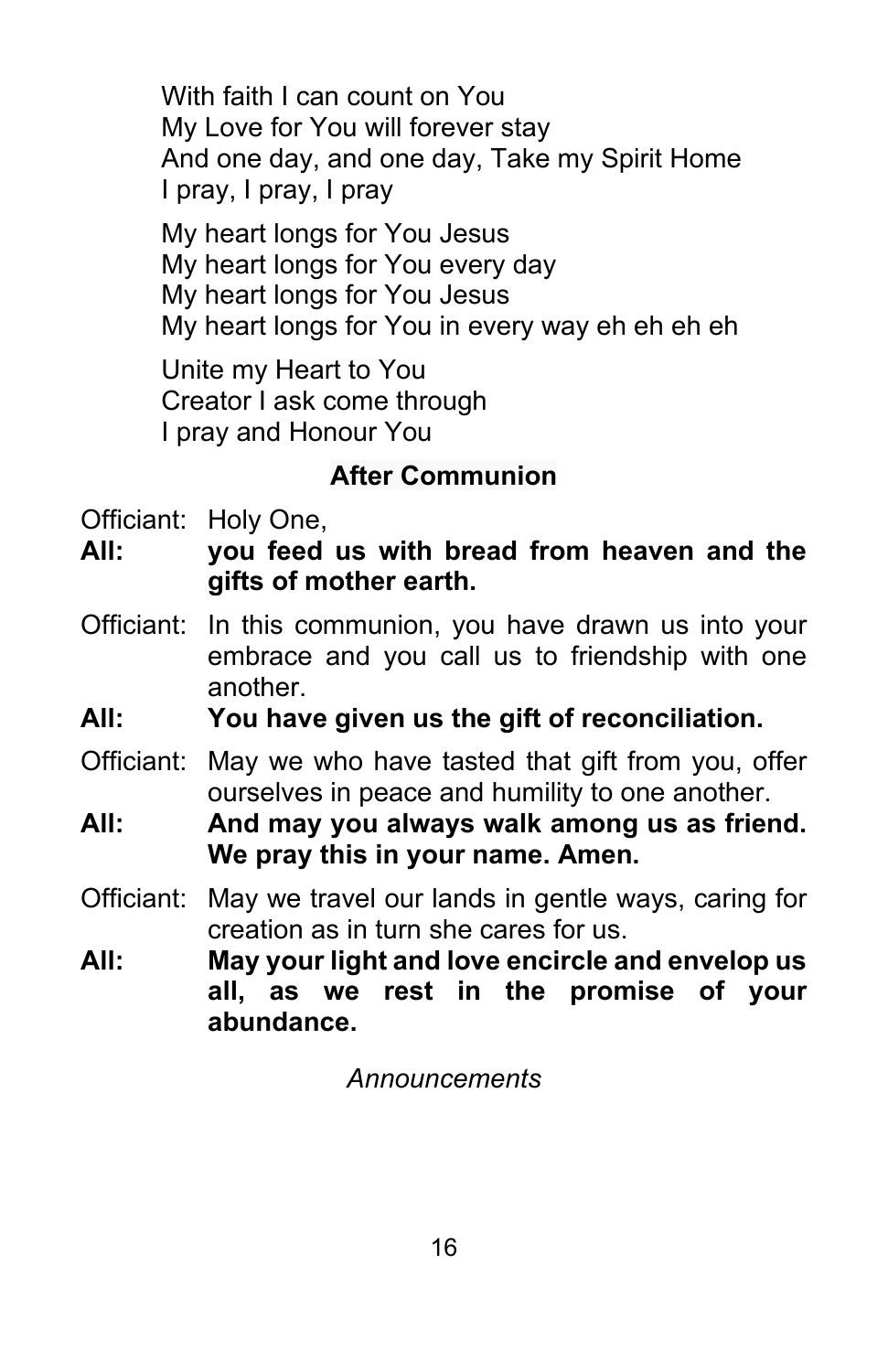#### **Creator Song** *(Repeat four times)*

*(This song was given to Doreen Stevens while in New York at the American Indian Friendship Centre. It is an honour song and it offers thanks to the Creator for all the wonderful things that we have been given)*

Ya ha way hi ya oh way oh way hey, hey hey yo (lead) Ya ha way hi ya oh way oh way hey, hey hey yo (circle)

> Way ha ya hey hi yo Way ha ya hey hi yo Way ha ya hey hi yo Way hi hi Way hi hi

DM: Go in peace, with wisdom and gratitude. All my relations.

#### **All: Meegwetch. Amen.**

*Credits:*

*We receive these liturgical texts from various traditions as gifts rather than as appropriations, and we offer them in worship in this spirit.* 

*Opening and Closing Prayers from Kelly Sherman-Conroy, ELCA Native American Liturgical Celebration.*

*Land Acknowledgement and Call to Worship from United Church of Canada 2022 resource.*

*Prayer to the Four Directions, Chief Seattle, Leader of the Suquamish and Duwamish Native American tribes.*

*Collects and readings from the Anglican Church of Canada's National Aboriginal Day of Prayer Propers.*

*Psalm 19 from Wild Goose Resource Group, A Wee Worship Book, Fifth Incarnation. Readings from the New Revised Standard Version of the Bible.*

*An Affirmation of Faith from Mark Loyal, the Anglican Church of Canada's Aboriginal Resources for Prayers.*

*Prayer After Communion from Huron LAIC, 2001, the Anglican Church of Canada's Aboriginal Resources for Prayers.*

*Blessing from Indigenous Day of Prayer resource 2022, the United Church of Canada Liturgical texts from Standing Stones Eucharist, Moving Forward with Reconciliation, Anglican Diocese of Ottawa, The Book of Alternative Services*

*All Saints Anglican Church Westboro's Church CCLI License Number is 11196799*

*All Saints Anglican Church Westboro's Church One License Number is A-728801*

#### **Readings for Next Sunday, June 26th, 2022** 1 Kings 19:15-16, 19-21; Psalm 16; Galatians 5:1, 13-25; Luke 9:51-62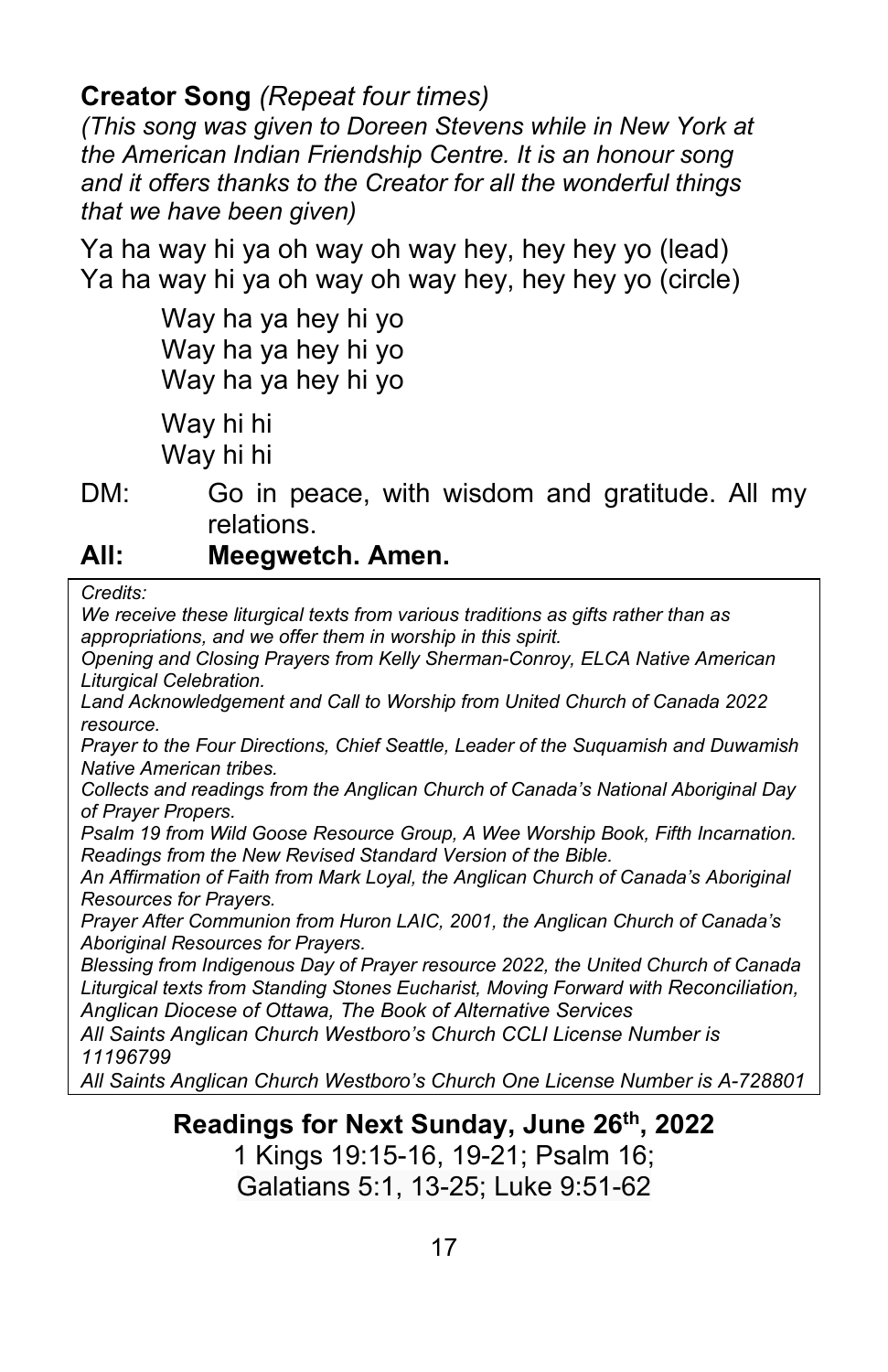

Weekly News from All Saints' Westboro National Indigenous Day of Prayer Sunday, June 19th, 2022

#### **This Week**

| Monday   | 10:00 am to 1:00 pm          |                                | Food Bank          |
|----------|------------------------------|--------------------------------|--------------------|
|          | Wednesday 9:30 am to 2:30 pm |                                | New-to-You Shop    |
|          | $9:30$ am                    | Quilters                       | Rm 7/8             |
|          | 10:30 am                     | Eucharist                      | Church             |
|          | $7:00$ pm                    | <b>T&amp;R Labyrinth Event</b> | Courtyard          |
| Thursday | 3:00 to 7:00 pm              |                                | Food Bank          |
| Saturday | $9:00$ am                    | "Exploring the Edges"          | <b>Steacy Hall</b> |
|          | 9:30 am to 2:30 pm           |                                | New-to-You Shop    |
|          |                              |                                |                    |

# **Upcoming Events**

#### **Truth and Reconciliation Labyrinth Event Wednesday, June 22nd, at 7:00 pm, in the Courtyard**

Join us for a meditative walking of the Labyrinth while listening to Indigenous music, to honour the Summer Equinox in National Indigenous History Month. The Cathedral Labyrinth Guild will offer teaching in this ancient practice. There will be music and meditation in the church if it rains. A free will offering for the musicians' honorarium will be collected.

## **Exploring the Edges**

**Saturday, June 25th, 9:00 am to 12:00 noon, in Steacy Hall** "Exploring the Edges" is a conversation with torn-paper art, led by Linda Privitera. All are welcome to come and explore the challenges of life on the "edges". Please bring three glossy magazines to be torn up for collages, and glue sticks or other glue. Reservations are helpful for room setup, snacks, and some additional supplies; so, if you would like to attend, please contact the office [\(office@allsaintswestboro.com\)](mailto:office@allsaintswestboro.com) to sign up.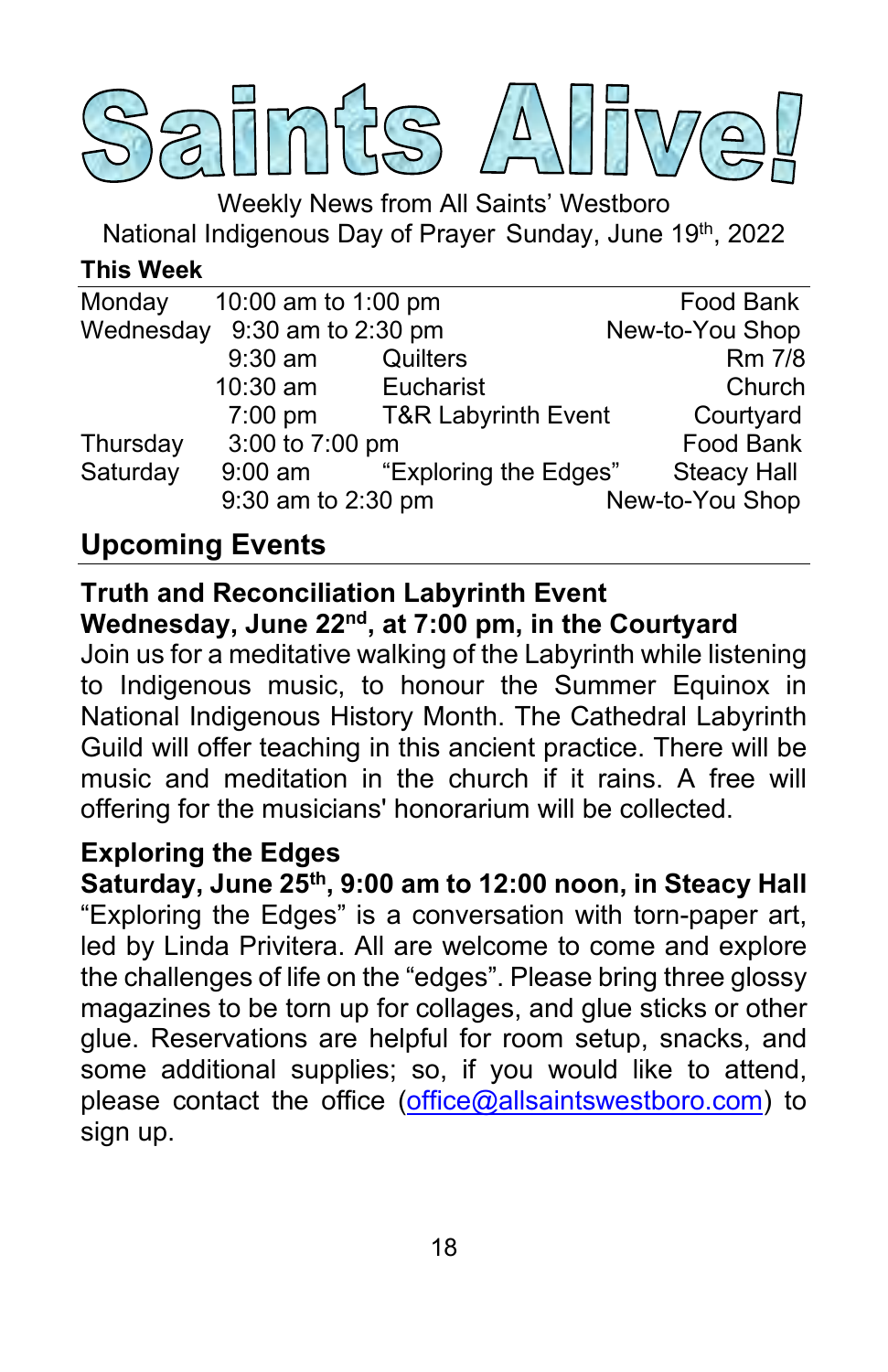## **Induction of the Rev. Chung Yan Sunday, June 26th, at 4:30 pm, in the Church**

On Sunday June  $26<sup>th</sup>$  at 4:30 pm, we will have a Celebration of New Ministry: The induction service of Rev. Chung Yan as Associate Incumbent of All Saints' Westboro. There will be a special reception afterwards that will include tastes of Chinese culture and other delicacies. This service will be in-person only.

| Sharing in our liturgical ministry: |                                        |  |  |
|-------------------------------------|----------------------------------------|--|--|
| Readers:                            | Dawn Conway and Wikke Walop            |  |  |
|                                     | Marcie Taylor, Sally Lees, Gideon, and |  |  |
|                                     | Jamie                                  |  |  |
| Intercessor:                        | Patricia Bays                          |  |  |
| Diaconal Minister:                  | Gaétan Haché                           |  |  |
| Euch. Ministers:                    | Marcie Taylor, Ann Haché               |  |  |
| Servers:                            | Charley, Nathan, Grayson               |  |  |
| Flute:                              | <b>Wikke Walop</b>                     |  |  |

*The quilt on the altar was made by Elizabeth Flavell of the Gordon First Nation, Punnichy, Saskatchewan, and given to Bishop Eric Bays.*



*Osprey "fishing", Tofino, BC (Photo by Christopher Dunn)*